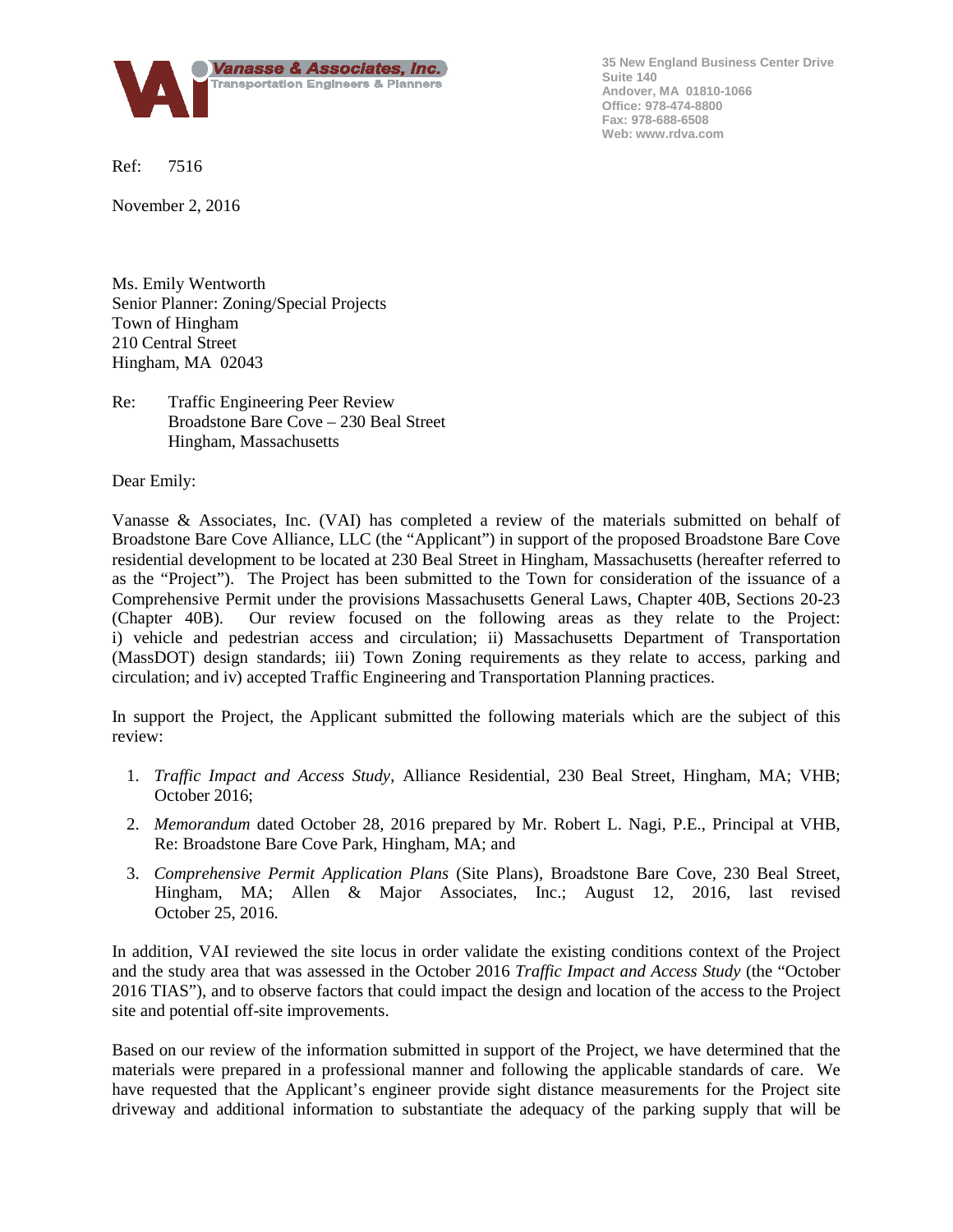Ms. Emily Wentworth November 2, 2016 Page 2 of 15

provided for the Project. In addition, we have provided specific comments on the *Site Plans* that should be reviewed by the Applicant's engineer with regard to: i) access design and internal circulation; ii) moving/trash/recycling vehicle access and management; iii) parking layout; and iv) fire truck access and maneuvering.

The following summarizes our review of the materials submitted in support of the Project. Our comments are indicated in *italicized* text, with those requiring responses or additional information *bolded*.

# **PROJECT DESCRIPTION**

As proposed, the Project will entail the construction of a residential apartment community to be known as Broadstone Bare Cove and located at 230 Beal Street in Hingham, Massachusetts. The Project will include between 200 and 220 apartment units to be situated in two (2) three to four story buildings that will include supporting amenities. The Project site encompasses approximately 12.059± acres of land bounded by Beal Street and Lynch Field to the north; Lynch Field and the Back River Townhomes to the east; and the Back River Wildlife Sanctuary and Reservation to the south and west. At present, the Project site is occupied by a 24,600± sf building that is tenanted by the Brown Bear Children's Center and an insurance company, with associated parking areas and appurtenances, that will be removed to accommodate the Project.

Access to the Project site will be provided by way of the existing driveway that serves the Project site and intersects the south side of Beal Street approximately 90 feet east of the driveway to Lincoln Plaza. As proposed, exiting movements from the Project site driveway will be restricted to right turns only by way of a raised channelizing island. Secondary access for emergency vehicles will be provided by way of a 20-foot wide, gated connection to the access roadway that serves the Back River Wildlife Sanctuary and Reservation, and is accessed through the parking area for Lynch Field.

On-site parking is proposed for 310 vehicles for both residents and visitors consisting of both surface and garage parking, and includes 14 handicapped accessible spaces. The parking ratio provided is approximately 1.41 to 1.55 spaces per residential unit depending on the number of residential units that are proposed (220 vs. 200).

### **OCTOBER 2016 TRAFFIC IMPACT AND ACCESS STUDY**

### **General**

The Applicant's engineer provided a letter attesting that the October 2016 TIAS and the subsequent October 28, 2016 *Memorandum* were prepared under the direction of Mr. Robert L. Nagi, P.E. (MA P.E. No. 40483, Civil) and were completed in a professional manner and following the applicable standards of care.

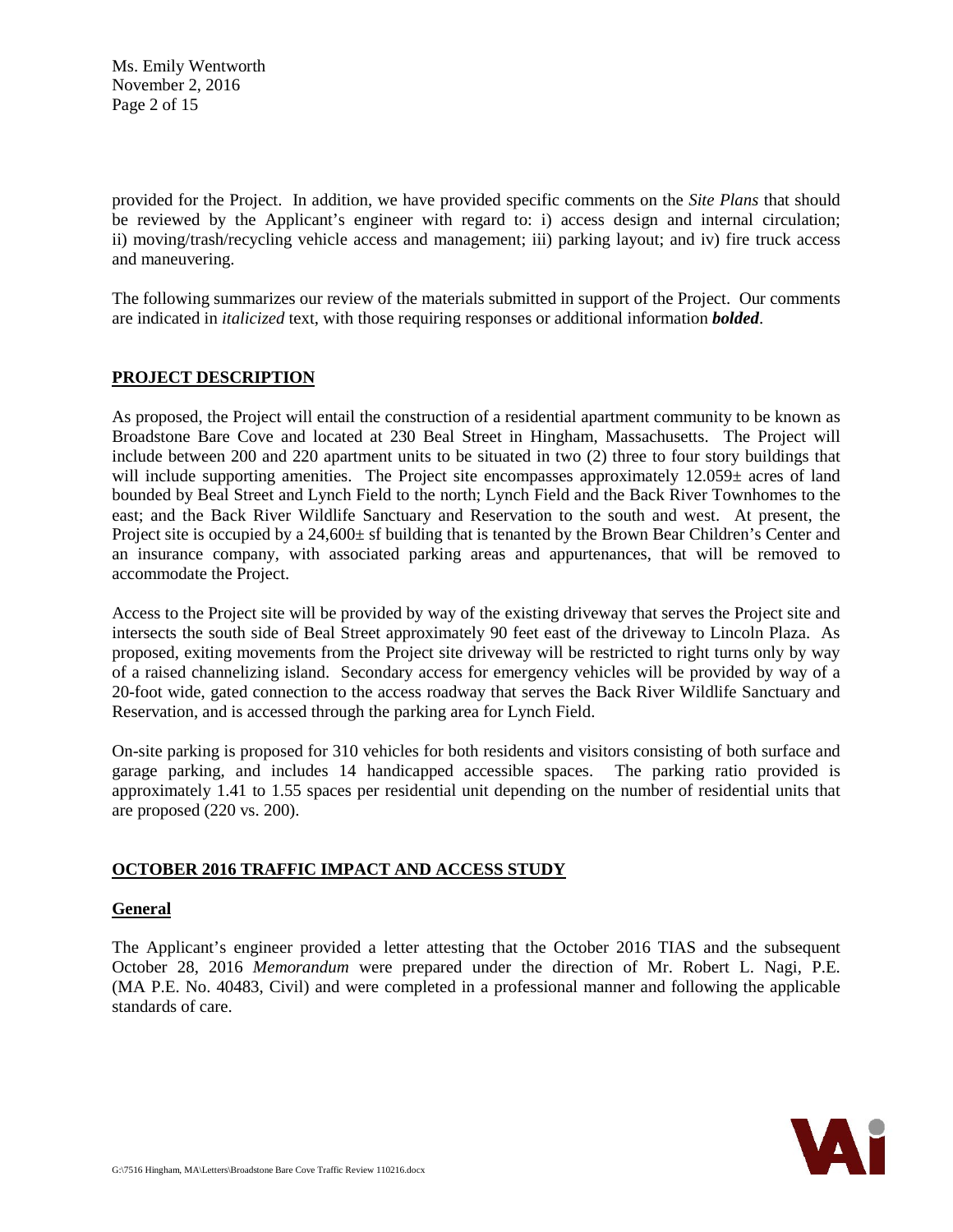Ms. Emily Wentworth November 2, 2016 Page 3 of 15

### **Existing Conditions**

#### **Study Area**

The study area evaluated for the Project consisted of Lincoln Street (Route 3A) and Beal Street, and the following 10 intersections:

- 1. Route 3A at Beal Street
- 2. Route 3A at HMS Essington Drive and Lincoln Plaza Drive
- 3. Route 3A at Sgt. William B. Terry Drive and Shipyard Drive West
- 4. Route 3A at Talbots Drive and Shipyard Drive East
- 5. Route 3A at Fottler Road and Bradley Woods Drive
- 6. Route 3A at Bulow Road
- 7. Beal Street at Lincoln Plaza
- 8. Beal Street at 230 Beal Street (Project site)
- 9. Beal Street at Sgt. William B. Terry Drive and the driveway to Lynch Field
- 10. Beal Street at Fottler Road and Tuckers Lane

### **Traffic Volumes and Data Collection**

Traffic volumes were collected along Route 3A, Beal Street and Sgt. William B. Terry Drive within the study area over a continuous 96-hour period (Wednesday through Saturday) in May 2016 by means of an automatic traffic recorder, with manual turning movement counts and vehicle classification counts conducted at the study intersections during the weekday morning (7:00 to 9:00 AM), weekday evening (4:00 to 6:00 PM) and Saturday midday (10:30 AM to 1:30 PM) peak periods also in May 2016. A review of seasonal adjustment data available from MassDOT indicated that traffic volume conditions during the month of May are approximately 9.0 percent above average conditions and, as such, the raw traffic count data was not adjusted downward to average month conditions in order to provide a conservative (above average) analysis condition.

In addition, vehicle travel speeds were also measured along Beal Street and Sgt. William B. Terry Drive in conjunction with the automatic traffic recorder counts. These measurements indicated that the average measured 85<sup>th</sup> percentile travel speed (the speed at which 85 percent of the observed vehicles travelled at or below) was approximately 35 miles per hour (mph) on Beal Street, which is 5 mph above the "prima facie" speed  $\text{limit}^1$  $\text{limit}^1$  in the vicinity of the Project site (30 mph), and 32 mph along Sgt. William B. Terry Drive, which is 2 mph above the "prima facie" speed limit (30 mph).

<span id="page-2-0"></span><sup>|&</sup>lt;br>|<br>| <sup>1</sup>The "prima facie" speed is defined in M.G.L. Chapter 90, Section 17, as the speed which would be deemed reasonable and proper to operate a motor vehicle given the nature of the abutting land use (thickly settled or business district).



*Comment: This study area is generally sufficient to evaluate the potential impact of the Project on the transportation infrastructure based on the expected trip-distribution pattern for the Project, and encompasses all major intersections located proximate to the Project site where the Project is expected to result in an increase in peak-hour traffic volumes by: i) five (5) percent or more; or ii) by more than 100 vehicles per hour.*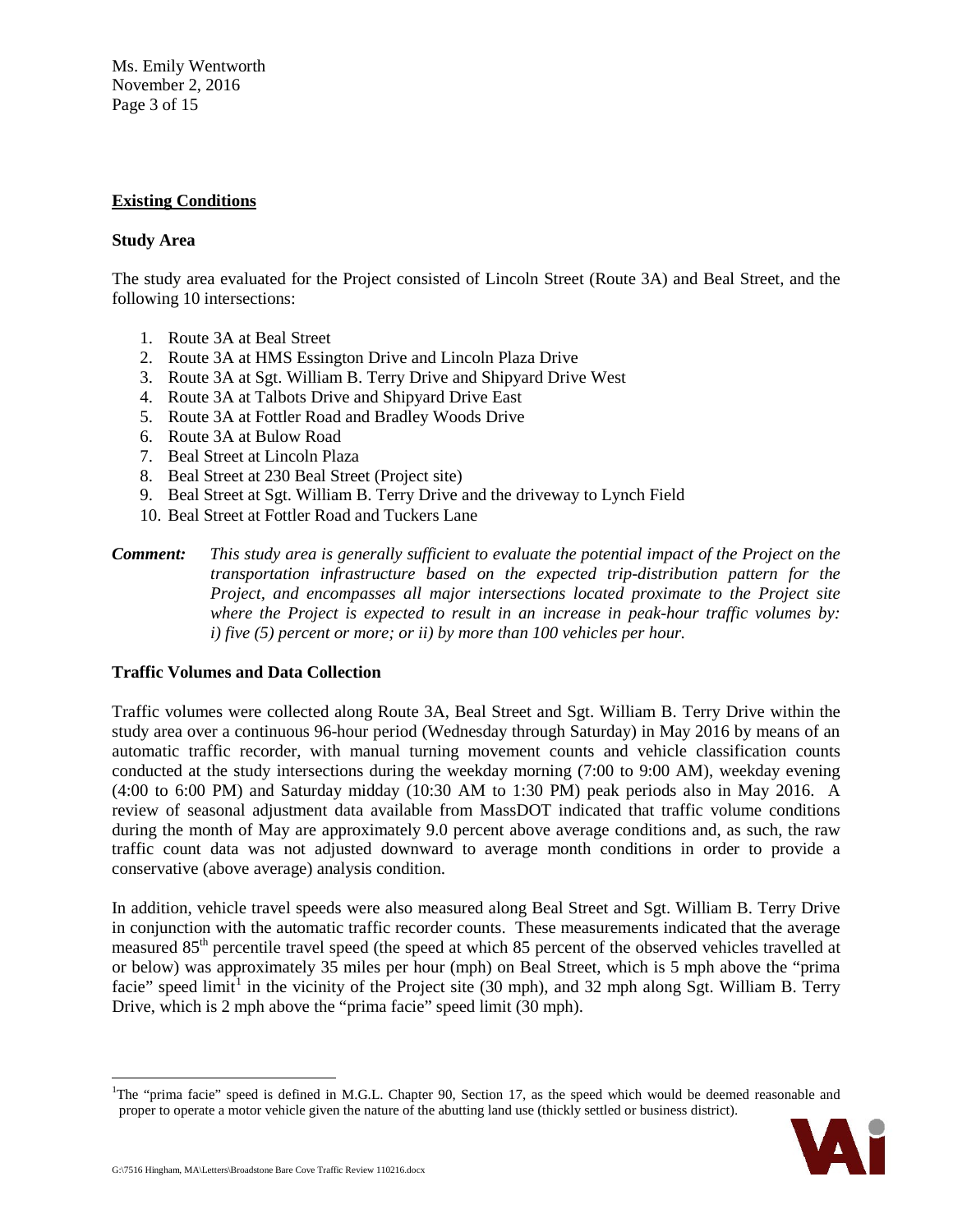Ms. Emily Wentworth November 2, 2016 Page 4 of 15

*Comment: The data collection effort (traffic counts and vehicle travel speed measurements) and establishment of the seasonal adjustment were completed in accordance with standard Traffic Engineering and Transportation Planning practices, and we are in general agreement that the resulting data provides a reasonable basis from which to assess the potential impact of the Project on the transportation infrastructure.*

#### **Pedestrian and Bicycle Facilities**

An inventory of pedestrian facilities within the study area was presented with the intersection descriptions in the October 2016 TIAS. As noted therein, sidewalks are provided along the north side of Beal Street between Fottler Road and Route 3A and along the south side of Beal Street between Fottler Road and Squirrel Hill Lane; continuously along the north side of Route 3A and along the south side between Beal Street and Sgt. William B. Terry Drive; and along one or both sides of Sgt. William B. Terry Drive. The signalized intersections within the study area include pedestrian pushbuttons, signal indications and phasing where crosswalks are provided. Within the study area, marked crosswalks are also provided along Beal Street at Beal's Cove Road and Fottler Road. In the immediate proximity of the Project site, the closest crosswalks for crossing Beal Street are located at Sgt. William B. Terry Drive and are incorporated into the traffic signal system at the intersection.

*Comment: The description of existing pedestrian facilities within the study area is generally consistent with field observations and indicates that the existing transportation system provides opportunities to link the Project to the existing pedestrian infrastructure in order to encourage healthy transportation options for the residents of the Project.*

> *The Applicant's engineer did not provide a description of bicycle facilities within the study area. Based on our review, we note that on-road bicycle accommodations along Route 3A within the study area are generally limited; however, the signalized intersections within the study area include bicycle detection. Off-road bicycle accommodations are afforded by way of shared use paths located within Bare Cove Park, the Back River Wildlife Sanctuary, the Stodders Neck recreation area and along the waterfront area in the northern portion of the Hingham Shipyard. In addition, Sgt. William B. Terry Drive and Beal Street provide sufficient width to support on-road bicycle travel in a shared travelled-way condition.[2](#page-3-0) These accommodations serve to link the Project site to the Lincoln Plaza, the Hingham Shipyard, the shared-use paths within Bare Cove Park and the Back River Wildlife Sanctuary, and also afford bicycle access to the Massachusetts Bay Transportation Authority (MBTA) West Hingham Commuter Rail Station and MBTA bus and Commuter Boat services that are available in the Hingham Shipyard.*

<span id="page-3-0"></span> $\frac{1}{2}$  ${}^{2}$ A minimum combined travel lane and paved shoulder width of 14-feet is required to support bicycle travel in a shared travelledway condition.

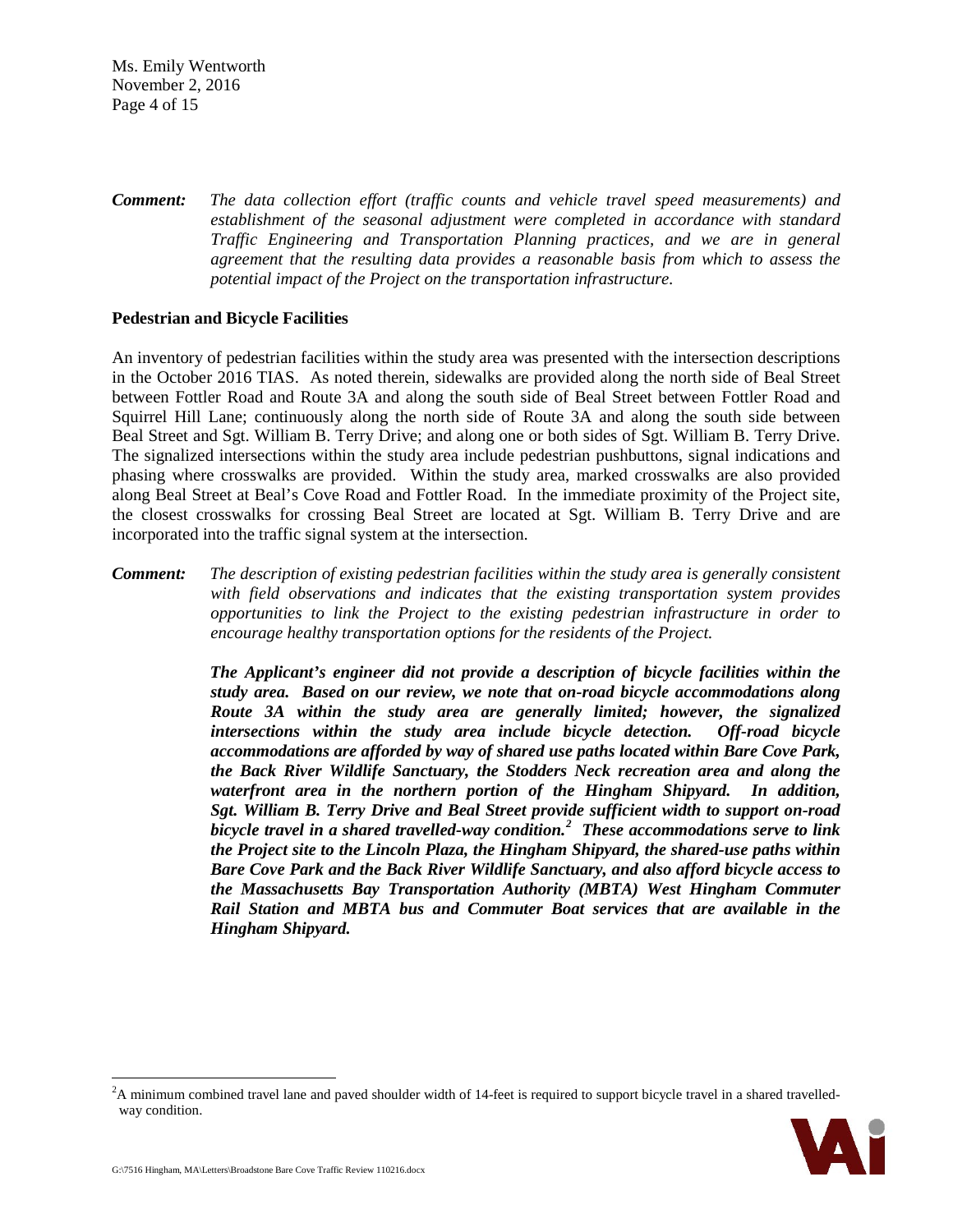Ms. Emily Wentworth November 2, 2016 Page 5 of 15

#### **Public Transportation**

The October 2016 TIAS included a detailed description of public transportation services within the study area. The study area is served by public transportation services that are provided or managed by the MBTA. The MBTA provides bus service along Route 3A by way of the Route 220 bus, which provides service between Hingham Center and Quincy Center Station, where connections can be made to other MBTA bus lines and the Red Line subway system. The closest bus stops to the Project for the Route 220 bus are located at the Route 3A/Beal Street and Route 3A/Lincoln Plaza/HMS Essington Drive intersections, both of which are within a 3-5 minute walking distance of the Project site. In addition to the Route 220 bus, the MBTA provides ferry service from the Hingham Shipyard to Rowes Wharf in Boston and Commuter Rail service from West Hingham Station on the Greenbush Commuter Rail Line, which provides service to South Station in Boston. The Hingham Shipyard ferry terminal is located approximately 0.9 miles north of the Project site and West Hingham Station is located off Fort Hill Street approximately 1.5 miles south of the Project site.

### **Motor Vehicle Crash Summary**

Motor vehicle crash information was obtained for the study area intersections from MassDOT for the 5-year period 2009 through 2013, inclusive. Based on a review of this information, it was determined that there were a total of 74 motor vehicle crashes reported at the study area intersections over the 5-year review period, none of which resulted in a fatality, with all of the study intersections found to have a motor vehicle crash rate (average number of motor vehicle crashes reported per year per million vehicles travelling through an intersection) that was below the MassDOT average motor vehicle crash rate for a signalized or unsignalized intersection, as appropriate.

The Route 3A/Lincoln Plaza/HMS Essington Drive (21 crashes total) and Route 3A/Sgt. William B. Terry Drive/Shipyard Drive West (23 crashes total) intersections were found to have experienced the largest number of reported motor vehicle crashes, the majority of which occurred on a weekday, during off-peak commuter periods, on dry pavement, and involved rear-end type collisions that resulted in property damage only. In addition, the Applicant's engineer identified that one (1) crash involving a pedestrian/bicycle was reported at each of the aforementioned intersections, as well as at the Route 3A/Fottler Road/Bradley Woods Drive intersection.

Further, a review of the MassDOT statewide High Crash Location List indicated that were no locations within the study area that were included in MassDOT's Highway Safety Improvement Program (HSIP) database.

*Comment: The motor vehicle crash analysis was completed in accordance with MassDOT standards and following standard Traffic Engineering and Transportation Planning practices, and we are in agreement with the findings of the analysis. We note that crash data is currently available from MassDOT through 2014.*

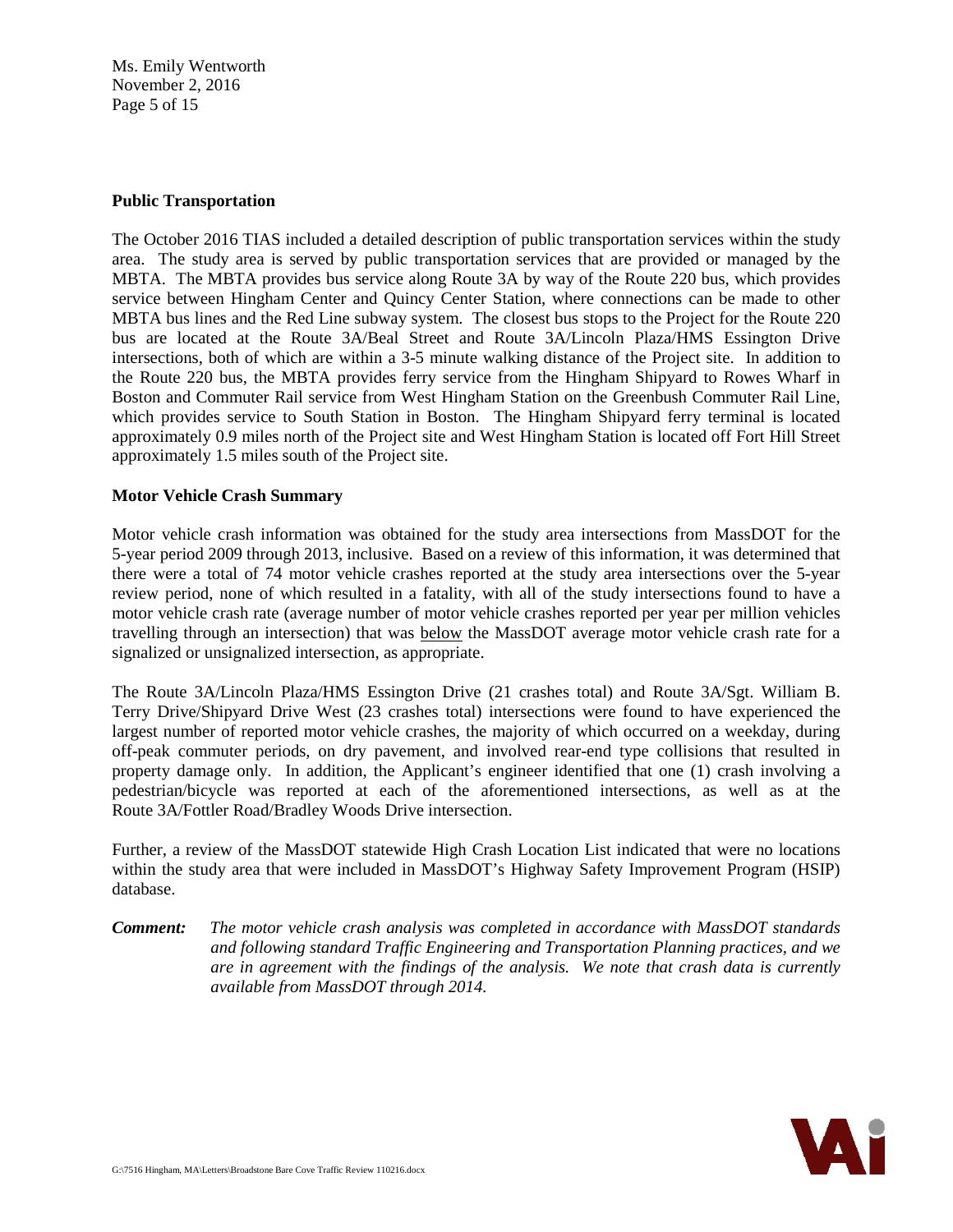Ms. Emily Wentworth November 2, 2016 Page 6 of 15

#### **Future Conditions**

#### **No-Build Conditions**

Traffic volumes within the study area were projected to 2023, which represents a 7-year planning horizon from the existing conditions base year (2016) in accordance with MassDOT's *Transportation Impact Assessment (TIA) Guidelines*. The future condition traffic volume projections were developed by applying a background traffic growth rate to the 2016 Existing traffic volumes and then adding traffic associated with specific development projects by others that may increase traffic volumes within the study area beyond that accounted for by the background traffic growth rate. A background traffic growth rate of 1.0 percent per year was established based on a review of historic traffic growth data available from MassDOT.

The Applicant's engineer consulted with the Town of Hingham in order to determine if there were any specific development projects by others that would result in an increase in traffic volumes within the study area that would exceed the background traffic growth rate (1.0 percent per year). Based on these discussions, the continued build-out/occupancy of the Hingham Shipyard mixed-use development,<sup>[3](#page-5-0)</sup> the so called "Selectmen's Parcel" development (up to 40 housing units to be located at 2 Beal Street) and the Avalon Hingham Shipyard II residential community (250 apartment units) were identified for inclusion in the future condition traffic volume projections. Traffic volumes associated with these projects were developed by the Applicant's engineer or were obtained from their respective traffic study, and incorporated into the future condition traffic volume projections.

In addition, the Applicant's engineer consulted with the Town of Hingham and MassDOT to identify planned roadway improvement projects within the study area that may impact traffic volumes and operating conditions at the study intersections. Based on these discussions, no transportation infrastructure improvements were identified to be planned within the study area at this time.

*Comment: We are in general agreement with the methodology that was used to develop the future No-Build condition traffic volume projections for the Project, including the background traffic growth rate used in the base calculations (1.0 percent per year) and the inclusion of the identified specific development projects by others.*

> *We note that the Applicant's engineer did not include a discussion of the planned roadway, intersection and traffic control improvements that were included in the Comprehensive Permit Decision that was issued for the Avalon Hingham Shipyard II project in this section of the report and, instead, listed the improvements in the "Mitigations & Conclusions" section. It is customary to reflect the mitigation commitments that are associated with a specific development proposal by others in the No-Build condition traffic volumes (to the extent that the mitigation alters traffic patterns) and analyses to correspond to the conditions that include the specific development proposal. This allows for the establishment of baseline traffic volumes and operating conditions on the future transportation infrastructure prior to the introduction*

<span id="page-5-0"></span> <sup>3</sup> <sup>3</sup>At the time that the traffic counts that form the basis of the October 2016 TIAS were completed, approximately 16,000 square feet (sf) of retail space (5,000 sf constructed and vacant), 22,000 sf of office space and 83 residential condominiums were identified as being vacant or to be constructed.

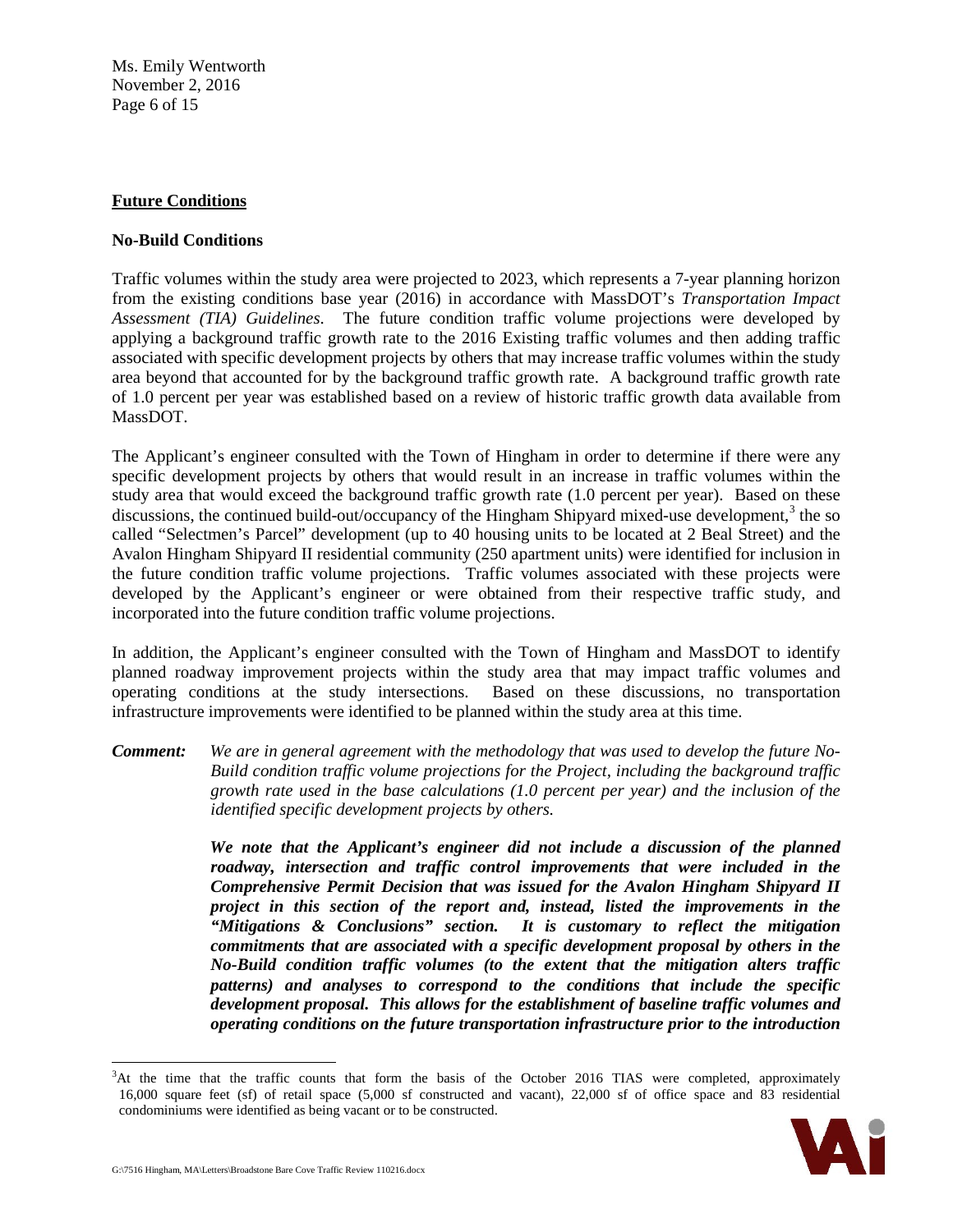Ms. Emily Wentworth November 2, 2016 Page 7 of 15

> *of Project-related traffic in order to determine if additional or modified improvements are required to accommodate the Project. That being said, we would expect that the extent of the additional improvements along the Route 3A corridor would be limited to the development of an optimal traffic signal timing, phasing and coordination plan.*

### **Build Conditions**

Future Build condition (with the Project) traffic volume projections were developed by the Applicant's engineer following standard Traffic Engineering and Transportation Planning practices. In order to determine the traffic characteristics of the Project, trip-generation methodologies established by the Institute of Transportation Engineers  $(ITE)^4$  $(ITE)^4$  were used. The ITE provides trip-generation information for various types of land uses developed as a result of scientific studies that have been conducted over the past 50 plus years. This data includes trip estimates for land uses similar to those that are to be located within the Project site (residential apartments). ITE Land Use Code (LUC) 220, *Apartment*, was determined by the Applicant's engineer to be the most appropriate ITE land use classification to establish the base traffic characteristics of the Project.

In order to provide conservative (high) traffic volumes from which to assess the impact of the Project on the transportation infrastructure, the Applicant's engineer did not reduce the volume of traffic that is expected to be generated by the Project site to account for the removal of the existing uses that occupy the site or for the use of alternative modes of transportation to single-occupant vehicles (i.e., Route 220 bus, pedestrian or bicycle) by the residents of the Project.

The following table summarizes the trip-generation calculations for the Project as presented in the October 2016 TIAS (200 units) and in the October 28, 2016 supplemental memorandum (220 units) using the aforementioned methodology.



<span id="page-6-0"></span><sup>-&</sup>lt;br>4 <sup>4</sup>Trip Generation,  $9<sup>th</sup>$  Edition; Institute of Transportation Engineers; Washington, DC; 2012.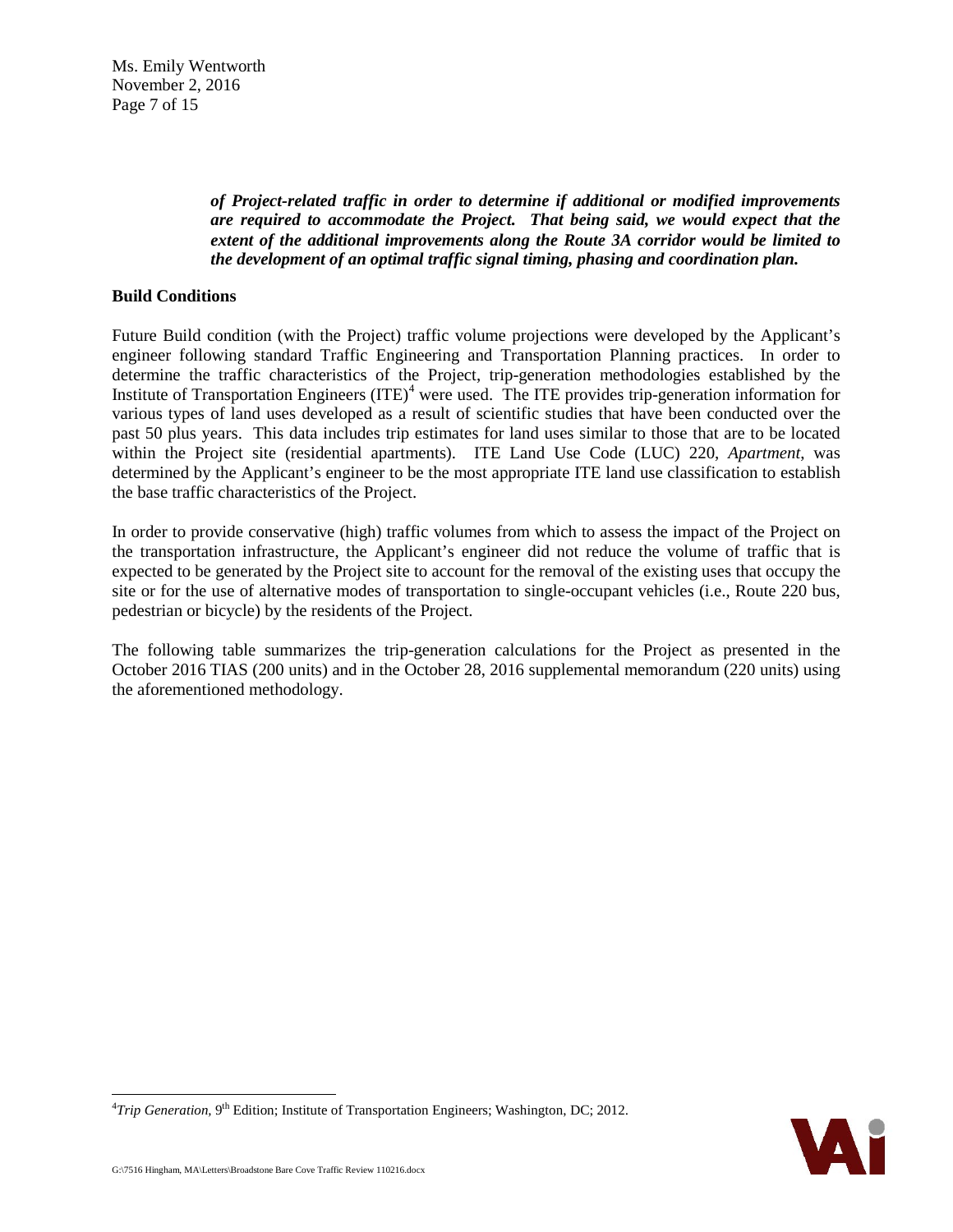|                                                            | Vehicle Trips    |                         |            |
|------------------------------------------------------------|------------------|-------------------------|------------|
| Time Period/Direction                                      | 200 Units        | 220 Units               | Difference |
| Average Weekday Daily:                                     |                  |                         |            |
| Entering                                                   | 819              | 663                     |            |
| Exiting                                                    | 819              | 663                     |            |
| Total                                                      | 1,340            | 1,455                   | $+115$     |
| Weekday Morning Peak Hour:<br>Entering<br>Exiting<br>Total | 20<br>80<br>100  | 20<br><u>_90</u><br>110 | $+10$      |
| <b>Weekday Evening Peak Hour:</b>                          |                  |                         |            |
| Entering                                                   | 85               | 90                      |            |
| Exiting                                                    | 45               | - 50                    |            |
| Total                                                      | 130              | 140                     | $+10$      |
| Saturday Midday Peak Hour:<br>Entering<br>Exiting<br>Total | 50<br>-50<br>100 | 55<br>- 50<br>105       |            |
|                                                            |                  |                         | $+5$       |

#### **BROADSTONE BARE COVE PARK TRAFFIC VOLUME PROJECTIONS<sup>a</sup>**

a Based on ITE LUC 220, *Apartment*.

Traffic volumes associated with the Project were assigned onto the study area roadway network based on: i) a review of Journey-to-Work data for persons residing within the Town of Hingham obtained from the 2010 U.S. Census; ii) existing travel patterns within the study area; and iii) trip patterns obtained from other recently completed traffic studies in the area. Based on this approach, the following trip assignments were developed by the Applicant's engineer for the Project:

### **TRIP-DISTRIBUTION SUMMARY**

| Roadway            | Direction<br>To/From | Trip Assignment<br>(Percent) |
|--------------------|----------------------|------------------------------|
| Route 3A           | East                 | 25                           |
| Route 3A           | West                 | 55                           |
| <b>Beal Street</b> | South                | <u>20</u>                    |
| <b>TOTAL</b>       |                      | 100                          |

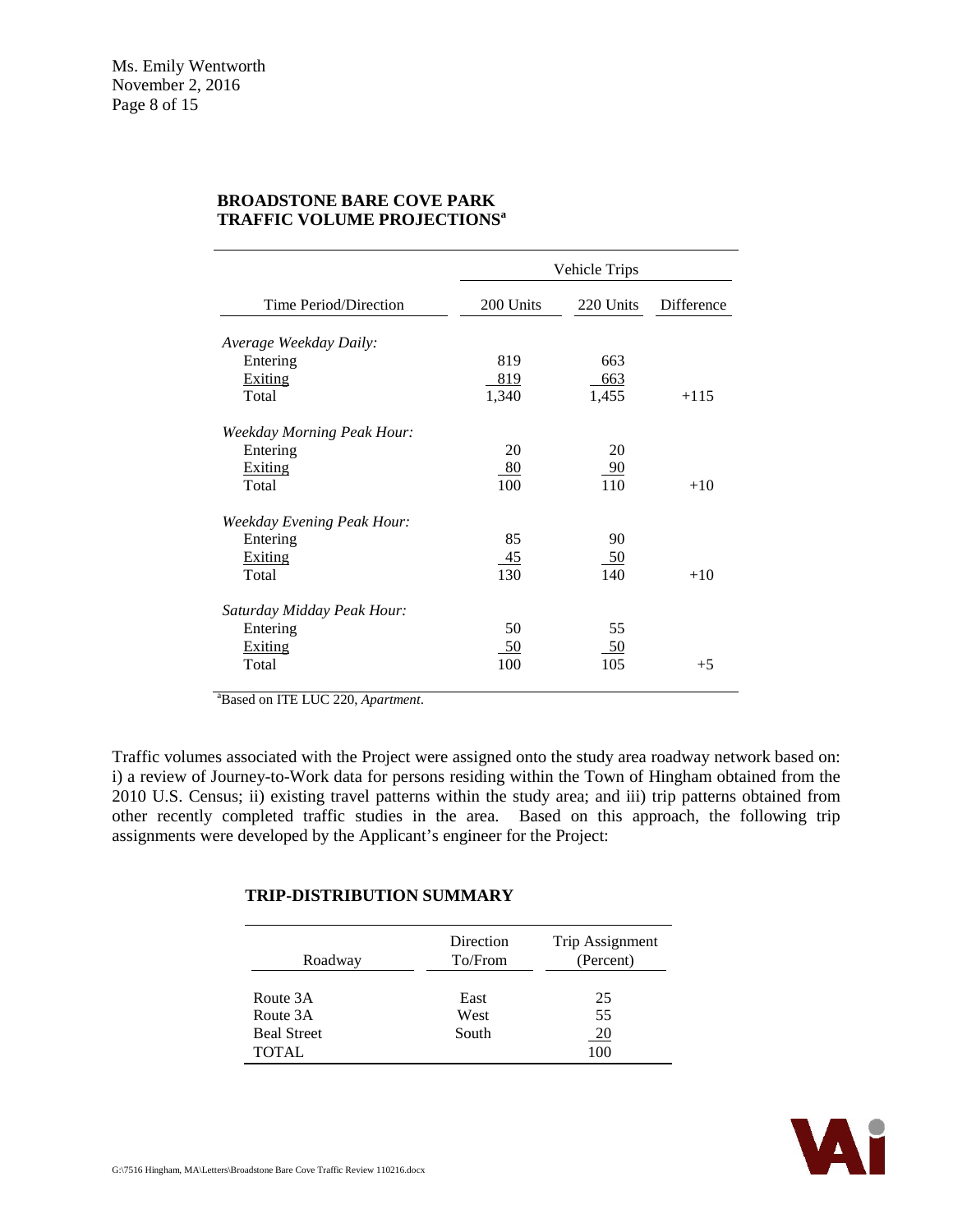Ms. Emily Wentworth November 2, 2016 Page 9 of 15

*Comment: We are in agreement with the methodology that was used to develop the anticipated traffic characteristics of the Project (ITE data) and the trip distribution pattern (U.S. Census data, exiting traffic patterns and recent studies), and we concur with the resulting traffic volume projections and trip assignments. In addition, we concur with the Applicant's engineer that the increase in the development program from 200 units to 220 units will result in a minimal increase in the projected peak-hour traffic volumes associated with the Project (approximately 10 vehicle trips) and would not result in a material change in the overall findings that were presented in the October 2016 TIAS.*

# **Traffic Operations Analysis**

In order to assess the potential impact of the Project on the transportation infrastructure, a detailed traffic operations analysis was performed for the study intersections under 2016 Existing, 2023 No-Build and 2023 Build (with the Project) conditions. In brief, traffic operations are described by six "levels of service" which are defined by letter grades from "A" through "F", with a level-of-service (LOS) "A" representing the best operating conditions (average motorist delays of less than 10 seconds and little or no apparent vehicle queuing) and a LOS "F" representing constrained operating conditions (average motorist delays of 50 to 80 seconds or more and often with apparent vehicle queuing). A LOS of "E" is representative of an intersection or traffic movement that is operating at its design capacity, with a LOS of "D" typically representing the limit of acceptable traffic operations.

The Applicant's engineer noted the following with respect to operating conditions at the study intersections:

### **Signalized Intersections:**

The signalized intersections within the study area were shown to operate at an overall LOS "D" or better during the peak hours under all analysis conditions, with no changes in LOS shown to occur as a result of the addition of Project-related traffic. Individual movements at specific intersections were reported to be operating at over capacity (defined as LOS "E" or "F", respectively) independent of the Project; however, Project-related impacts on these movements are predicted to be relatively minor (increase in average motorist delay of approximately six (6) seconds or less).

### **Unsignalized Intersections:**

The addition of Project-related traffic to the unsignalized study area intersections was shown to result in a degradation in LOS at only one intersection, Beal Street at Fottler Road and Tuckers Lane, where the LOS for the Fottler Road approach was shown to degrade from LOS "D" to LOS "E" during the weekday morning peak-hour. In addition, the following intersections were identified to have one or more movements operating below LOS "D" independent of the Project:

- *Route 3A/Bulow Road* Bulow Road approach was identified to operate at LOS "F" during the weekday morning and evening peak hours.
- *Beal Street/Fottler Road/Tuckers Lane* Fottler Road approach was identified to operate at LOS "F" during the weekday evening and Saturday midday peak hours.

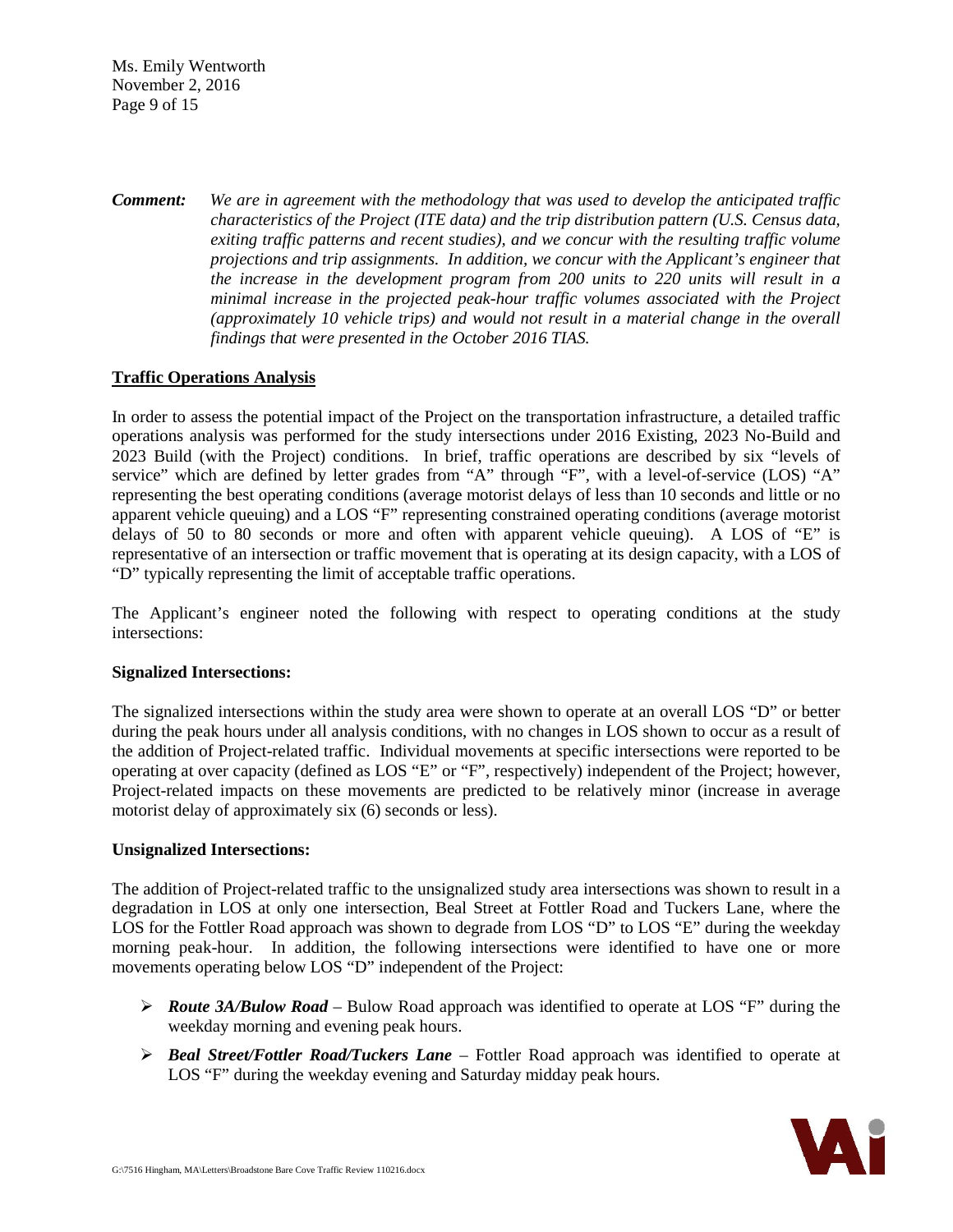Ms. Emily Wentworth November 2, 2016 Page 10 of 15

Project-related impacts on these specific movements were identified as an increase in vehicle queuing of less than two (2) vehicles.

With specific regard to the access to the Project site, all movements exiting the Project site (restricted to right turns only) were shown to operate at LOS "B" during the peak hours with predicted vehicle queues of approximately one (1) vehicle. All movements along Beal Street approaching the Project site driveway were shown to operate at LOS "A" with negligible vehicle queuing predicted.

In addition, a review of Project-related impacts on the North Street corridor and at the Beal Street/ Beal's Cove and Beal Street/Backriver Road intersections was also undertaken. This analysis indicted that the Project would add approximately 10 additional vehicle trips to the North Street corridor during the peak hours, a level of impact that would not be readily apparent over normal daily and seasonal traffic volume fluctuations. At the Beal Street intersections with Beal's Cove and Backriver Road, it was noted that traffic volumes on both Beal's Cove and Backriver Road are relatively minor and would not be impacted on a regular or sustained basis by the addition of Project-related traffic to the Beal Street corridor.

*Comment: The traffic operations analysis was completed using the appropriate methodologies and we are in agreement with the reported results and the overall conclusion that the addition of Project-related traffic to the study area roadways and intersections will not result in a significant impact (increase) on motorist delays or vehicle queuing over existing or anticipated future conditions without the Project (i.e., the "No-Build" condition).*

> *As stated previously, it is surmised that inclusion of the committed transportation infrastructure improvements that are associated with the Avalon Hingham Shipyard II project in the traffic operations analyses would have indicated slightly improved operating conditions at the study area intersections from those that are reflected in the October 2016 TIAS, particularly along the Route 3A corridor.*

#### **Sight Distance**

*Comment: An evaluation of sight distances at the Project site driveway intersection with Beal Street was not provided by the Applicant's engineer and is necessary in order to demonstrate that safe access can be provided to the Project site. The measurements should be completed in accordance with American Association of State Highway and Transportation Officials (AASHTO)[5](#page-9-0) standards and based on the measured 85th percentile vehicle travel speed along Beal Street (approximately 35 mph). In addition, the Applicant's engineer should add the sight triangles for the Project site driveway to the Site Plans (discussion follows).*

<span id="page-9-0"></span> <sup>5</sup> *A Policy on Geometric Design of Highway and Streets,* 6th Edition; American Association of State Highway and Transportation Officials (AASHTO); Washington D.C.; 2011.

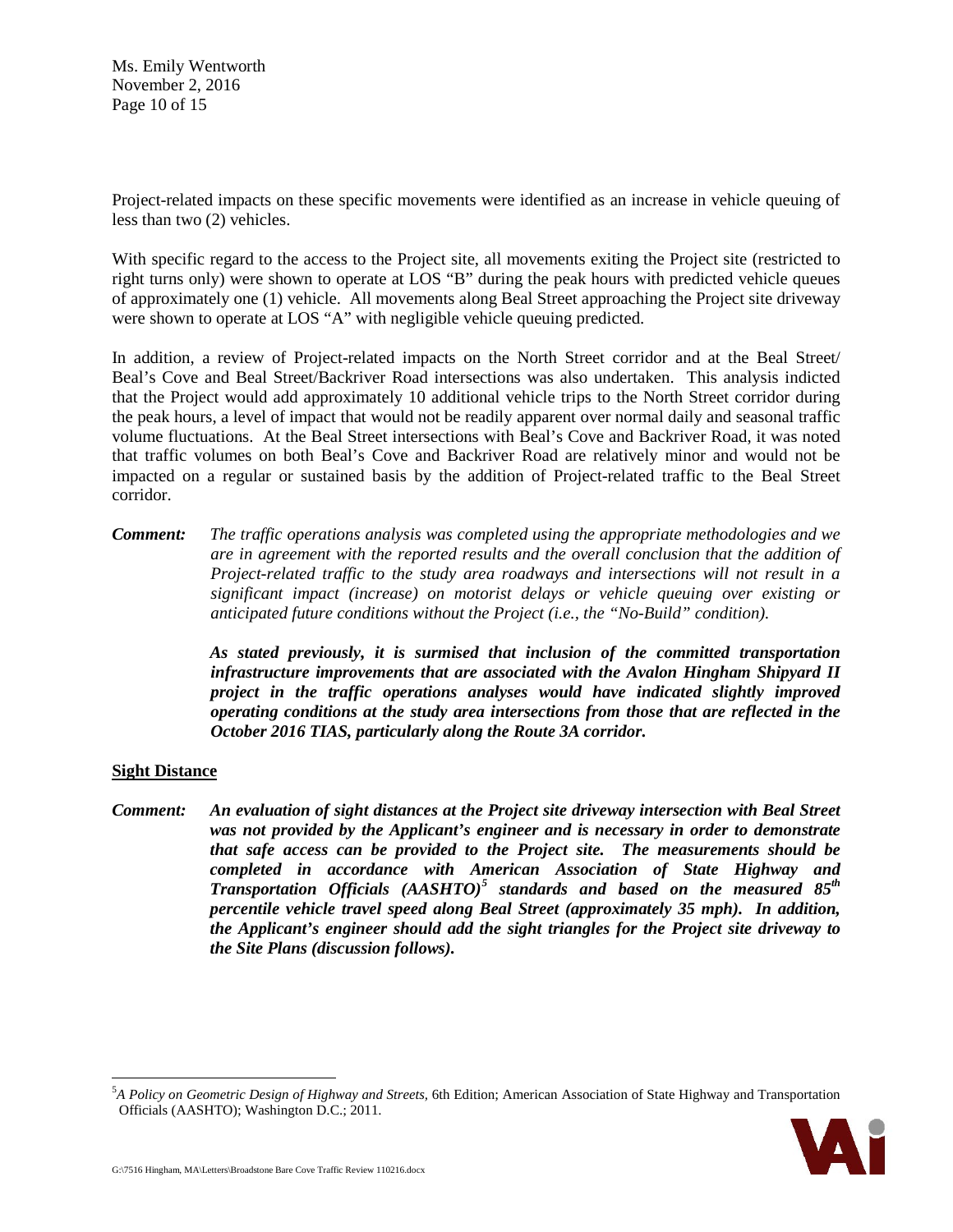Ms. Emily Wentworth November 2, 2016 Page 11 of 15

#### **Recommendations**

The Applicant's engineer provided a summary of the mitigation commitments associated with the Avalon Hingham Shipyard II project that will be completed within the study area independent of the Project, and stated that the following additional improvements/transportation demand management strategies will be implemented in conjunction with the Project:

- **Beal Street/Fottler Road/Tuckers Lane** Discuss with the Town of Hingham opportunities to improve traffic operations at this intersection.
- **Mobile Variable Message Signs** Provide two (2) mobile variable message signs for use by the Town of Hingham Police Department for traffic, speed and parking control.
- **Transportation Demand Management (TDM)** The Applicant has committed to the implementation of the following TDM measures as a part of the Project:
	- − Post commuter information in and around common areas where tenants can ascertain if transit services are operating on-time and when they will arrive (bus, ferry and commuter rail)
	- − Provide public transportation service maps, schedules and fare information in a central location
	- − Provide 96 bicycle parking spaces and additional bicycle racks located proximate to main building entrances and other areas
	- − Provide pedestrian and bicycle connections between the Project site and the nearby park and recreational facilities by way of a direct connection to the adjacent parklands and a formalized sidewalk along Beal Street.
- *Comment: We are in agreement with the recommendations that have been provided by the Applicant's engineer and offer the following additional recommendations for consideration by the Applicant, some of which have been incorporated into the Site Plans for the Project:*
	- *1. Internal to the Project site, roadways and circulating aisles should be a minimum of 22-feet in width for two-way travel and a minimum of 20-feet in width for one-way travel, or as required to accommodate fire truck turning maneuvers pursuant to the requirements of NFPA® 1. [6](#page-10-0)*
	- *2. Vehicles exiting the Project site should be placed under STOP-sign control with a marked STOP-line provided.*
	- *3. Where perpendicular parking is proposed, the travel aisle adjacent to the parking shall be a minimum of 23-feet in width in order to accommodate parking maneuvers.*
	- *4. Fire lanes and/or emergency vehicle access roads should be a minimum of 20-feet in width as required pursuant to NFPA® 1.*

<span id="page-10-0"></span> <sup>6</sup> *National Fire Protection Association (NFPA)® 1, Fire Code*, Seventh Edition; NFPA; Quincy, Massachusetts; 2015; as amended per 527 CMR.

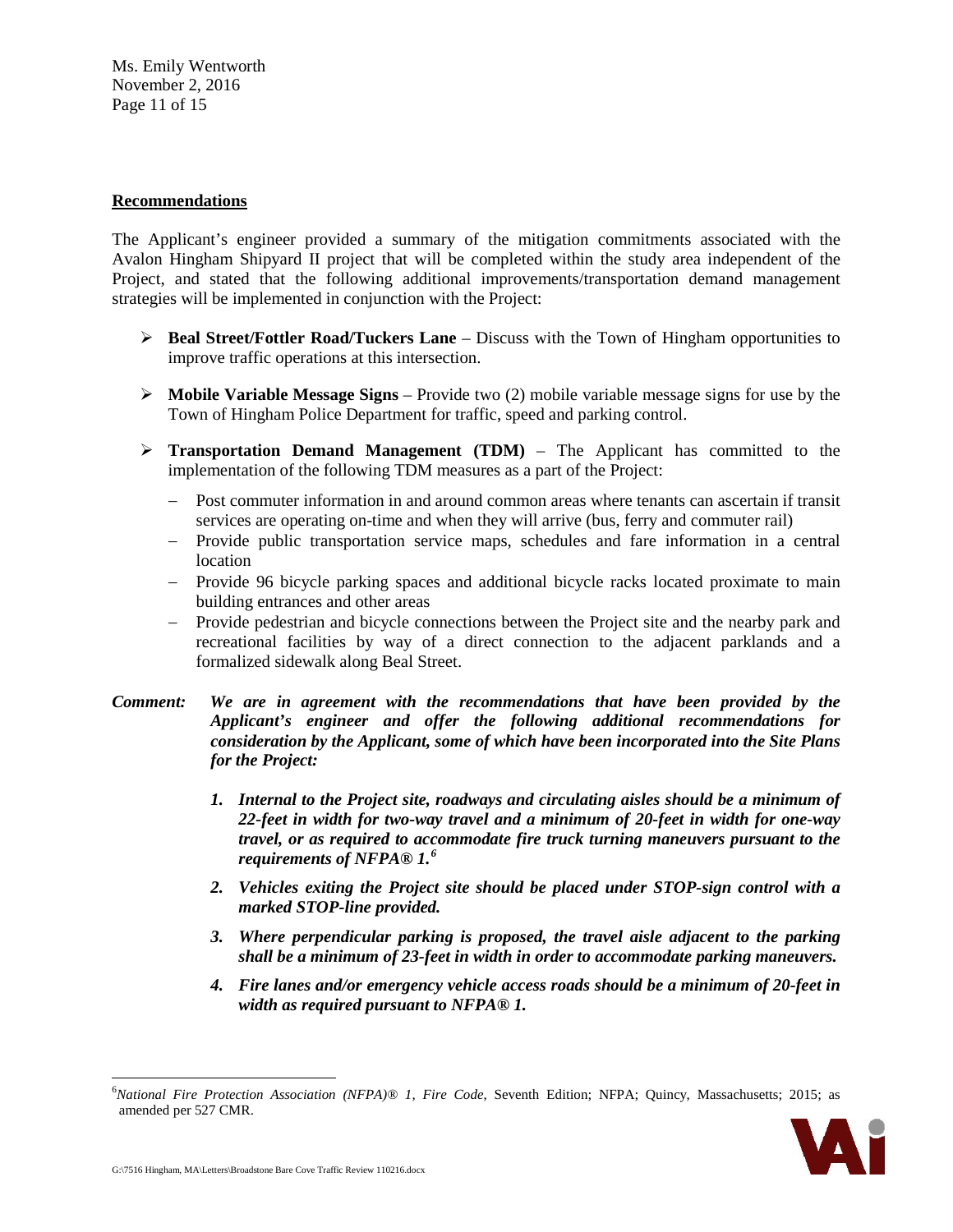- *5. All Signs and pavement markings to be installed within the Project site shall conform to the applicable specifications of the Manual on Uniform Traffic Control Devices (MUTCD).[7](#page-11-0) This note should be added to the Site Plans.*
- *6. Snow windrows within the sight triangle areas of the Project site driveway shall be promptly removed where such accumulations would exceed 2.5-feet in height.*
- *7. Weather protected bicycle storage should be provided in secure areas within the parking garage of each building.*
- *8. Beal Street/Fottler Road/Tuckers Lane – The Applicant should commit to evaluating alternative improvement plans for the intersection. It is envisioned that this evaluation would include an assessment at a conceptual level of reconfiguring the intersection as a modern roundabout or the implementation of other traffic control measures that are appropriate for the context of the intersection. The results of this evaluation would be summarized in a technical memorandum that would be provided to the Town and include conceptual plans illustrating the alternatives that were evaluated, the resulting traffic operations and the associated cost (preliminary) to implement the improvement measure.*
- *9. Route 3A/Beal Street – The Applicant should evaluate alternatives to reduce the width of the right-turn slip-ramp from Route 3A eastbound to Beal Street in order to reduce the speed of vehicles transitioning from Route 3A to Beal Street. Alternatively, this evaluation could include the introduction of a raised median along Beal Street between Route 3A and Sgt. William B. Terry Drive that would be similar to the landscaped median that has been constructed south of Sgt. William B. Terry Drive.*
- *10. TDM Program – consider adding the following:*
	- − *Residents will be encourage to participate in MassRIDES' NuRide program, which rewards individuals that choose to walk, bicycle, carpool, vanpool or that use public transportation to travel to and from work.*
	- − *Residents will be made aware of the Emergency Ride Home (ERH) program available through MassRIDES, which reimburses employees of a participating MassRIDES employer partner worksite that is registered for ERH and that carpool, take transit, bicycle, walk or vanpool to work.*
	- − *A mail drop should be provided at a central location.*

<span id="page-11-0"></span><sup>-&</sup>lt;br>7 *Manual on Uniform Traffic Control Devices* (MUTCD); Federal Highway Administration; Washington, DC; 2009.

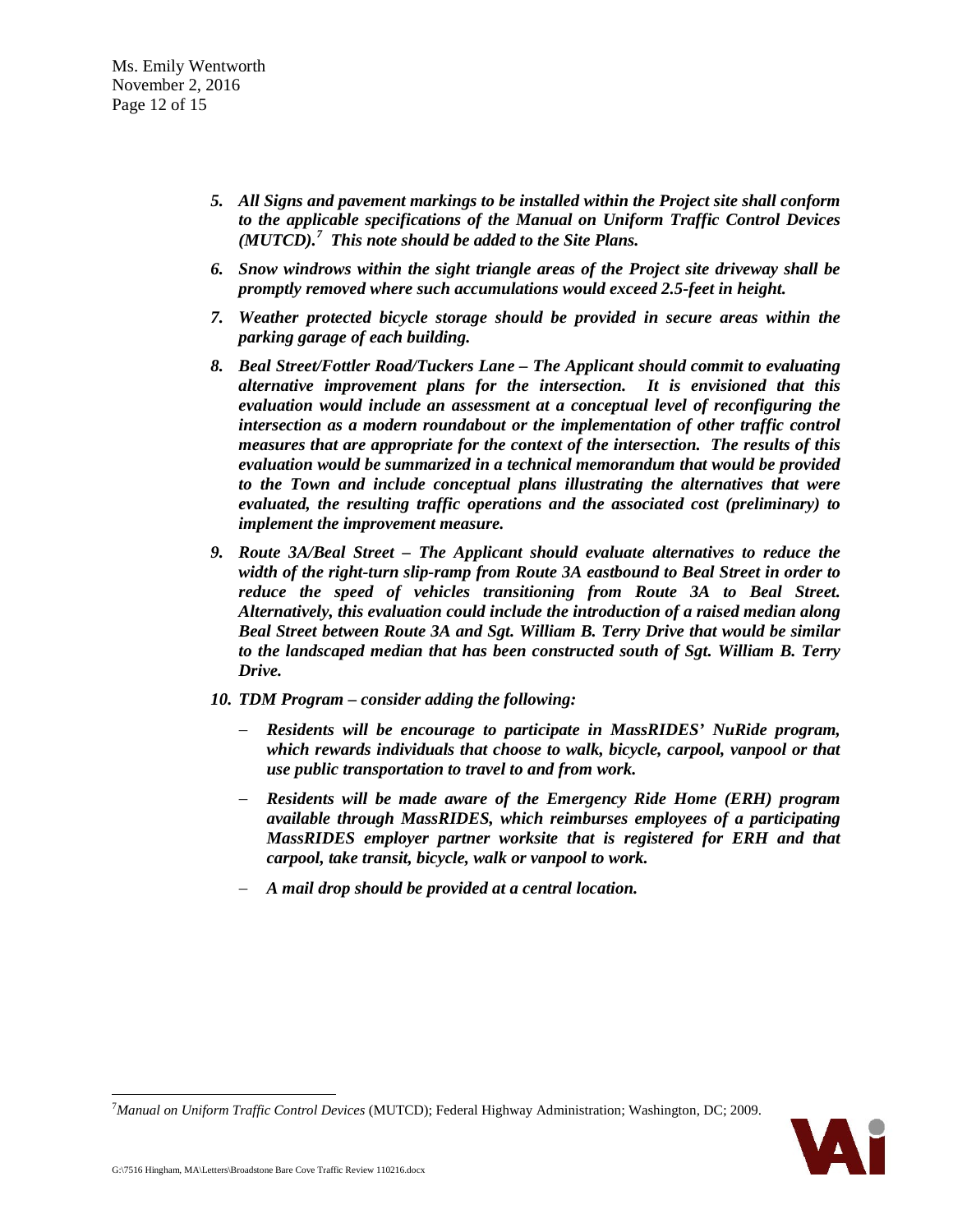Ms. Emily Wentworth November 2, 2016 Page 13 of 15

# **SITE PLANS**

The following comments are offered with respect to our review of the *Comprehensive Permit Application Plans* prepared by Allen & Major Associates, Inc. and dated August 12, 2016, last revised October 25, 2016 (hereafter referred to as the "*Site Plans*"), and are in addition to the suggested recommendations outlined above for the October 2016 TIAS that relate to the *Site Plans*.

- *1. The Applicant's engineer provided a truck turning analysis for the Town of Hingham Fire Department design vehicle (tower truck). The turning analysis demonstrated that the subject vehicle can access and circulate within the Project site in an unimpeded manner; however, we note that the fire truck would need to back-up to exit the drive aisle along the east side of Building 1. A review of this maneuver indicates that the distance exceeds 150-feet and would require that an approved turnaround area be provided in accordance with NFPA® 1. This area should be added to the Site Plans and a revised turning analysis provided.*
- 2. The Applicant's engineer should provide a turning analysis for an SU-30/40 (small *delivery/moving vehicle and trash/recycling vehicle) that demonstrates that the subject vehicle can access and stage in the loading areas without blocking internal circulation. In addition, the analysis should also demonstrate the location and maneuvering required to serve the trash/recycling area.*
- *3. It is not clear from the Site Plans if a crosswalk is proposed for crossing Beal Street at the Project site driveway; a wheelchair ramp is shown on the southeast corner. If a crossing is to be provided, the Applicant's engineer should verify that the necessary lines of sight are provided and the design should include curbline extensions (bump-outs) or a raised median (discussion follows), ADA compliant wheelchair ramps on both sides of the crossing and pedestrian crossing warning signs at and in advance of the crossing.*
- *4. Consideration should be given to providing a sidewalk along the south side of Beal Street between the Project site driveway and the driveway to the Back River Wildlife Sanctuary.*
- *5. The corner radius for vehicles exiting the Project site should be redesigned as a compound curve and the raised channelizing island extended parallel to and off-set from the edge of the travelled-way on Beal Street in order to reinforce the left-turn restriction while continuing to accommodate fire truck egress. Further, a raised median should be installed along Beal Street extending from the Project site driveway southerly to Sgt. William B. Terry Drive in order to eliminate the potential for U-turn maneuvers along this segment of Beal Street and to reduce travel speeds approaching the Project site driveway. The raised median should be designed and constructed so as to be consistent with the raised median that exists to the south of Sgt. William B. Terry Drive (width and plantings).*
- *6. A "No Left-Turn" sign (graphic symbol) should be installed on Beal Street facing motorists exiting the Project site.*
- *7. A school bus waiting area should be provided within the Project site or at an appropriate location defined in consultation with the Town of Hingham School Department.*

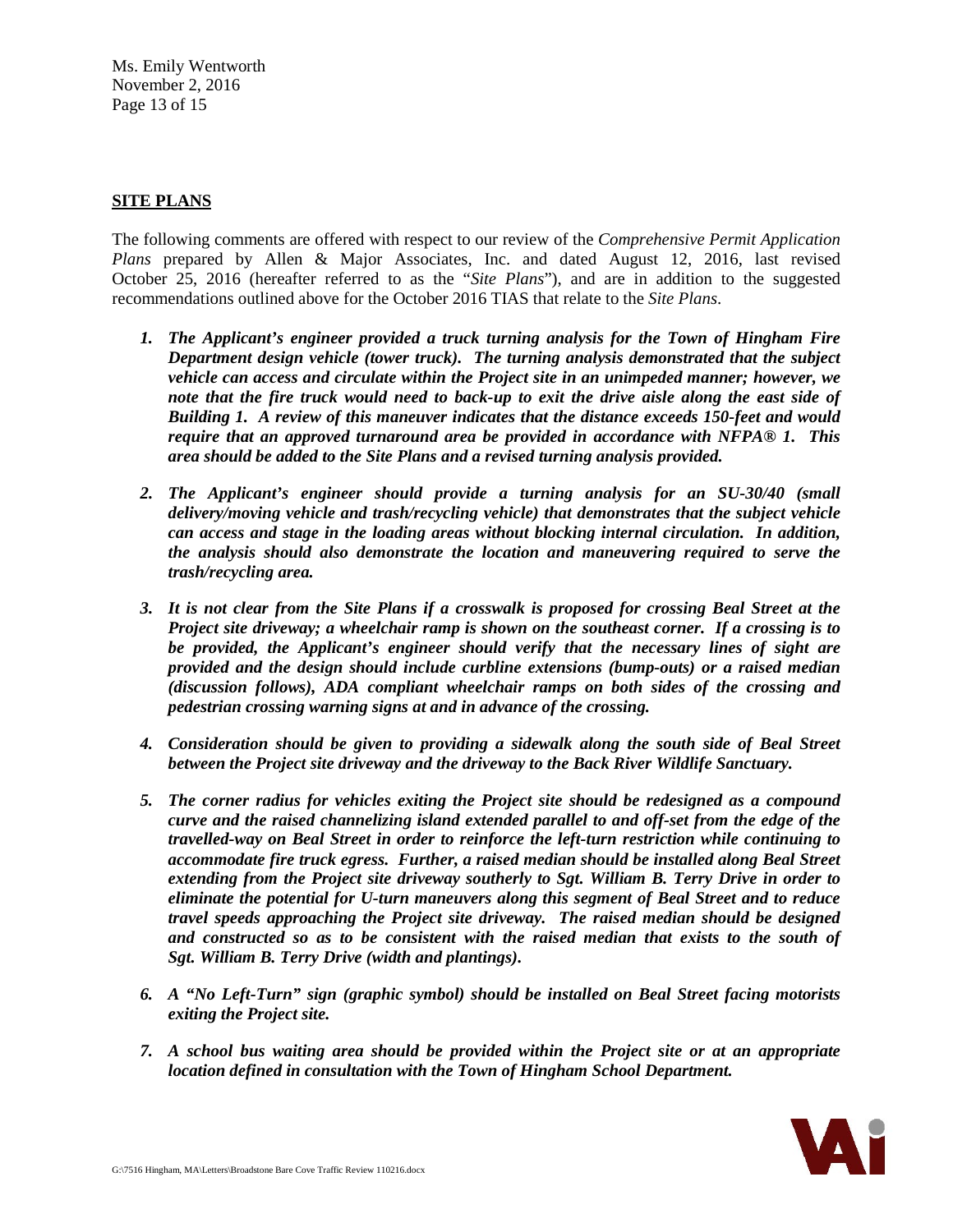Ms. Emily Wentworth November 2, 2016 Page 14 of 15

- *8. The circular drive along the front of Building 2 should be redesigned to increase the width of the travelled-way to 24-feet or the parking should be changed to angle parking to correspond to the one-way direction of travel in order to provide sufficient maneuvering area for vehicles to access the adjacent parking spaces.*
- *9. The sight triangle areas for the Project site driveway intersection with Beal Street should be added to the Site Plans along with a note to indicate: "Signs, landscaping and other features located within the sight triangle areas shall be designed, installed and maintained so as not to exceed 2.5-feet in height. Snow windrows located within the sight triangle areas that exceed 2.5-feet in height or that would otherwise inhibit sight lines shall be promptly removed."*
- *10. A tenant move in/out management plan (narrative) should be provided and reflected in the truck turning analysis for the Project.*
- *11. A narrative should be provided describing how trash and recycling will be collected and then picked-up by the contracted hauler.*
- *12. The Applicant should consider incorporating electric vehicle charging stations into the Project.*

# **PARKING**

The Project will provide parking for 310 vehicles for both residents and visitors consisting of both surface and garage parking, and includes 14 handicapped accessible spaces, or a parking ratio of 1.55 spaces per residential unit at 200 units and 1.41 spaces at 220 units. Pursuant to Section V-A, *Off-Street Parking Requirements* of the Hingham Zoning By-Law, the Project is required to provide two (2) off-street parking spaces per dwelling unit, or 400 spaces for 200 residential units and 440 spaces for 220 residential units.

*Comment: The Applicant's engineer should provide parking demand observations from residential apartment communities in a similar setting with comparable access to public transportation services in order to support the requested waiver from the Zoning By-Law. We note that the parking ratio that is proposed is within the range of values documented by the Institute of Transportation Engineers (ITE)[8](#page-13-0) for an apartment community in a suburban setting.*

<span id="page-13-0"></span> <sup>8</sup> <sup>8</sup>Parking Generation, 4<sup>th</sup> Edition; Institute of Transportation Engineers; Washington, D.C.; 2010. Observed parking demand ratios for an apartment community were found to range from 0.59 to 1.94 spaces per dwelling unit, with an average parking demand of 1.23 spaces per dwelling unit and an 85<sup>th</sup> percentile peak parking demand of 1.94 spaces per dwelling unit.